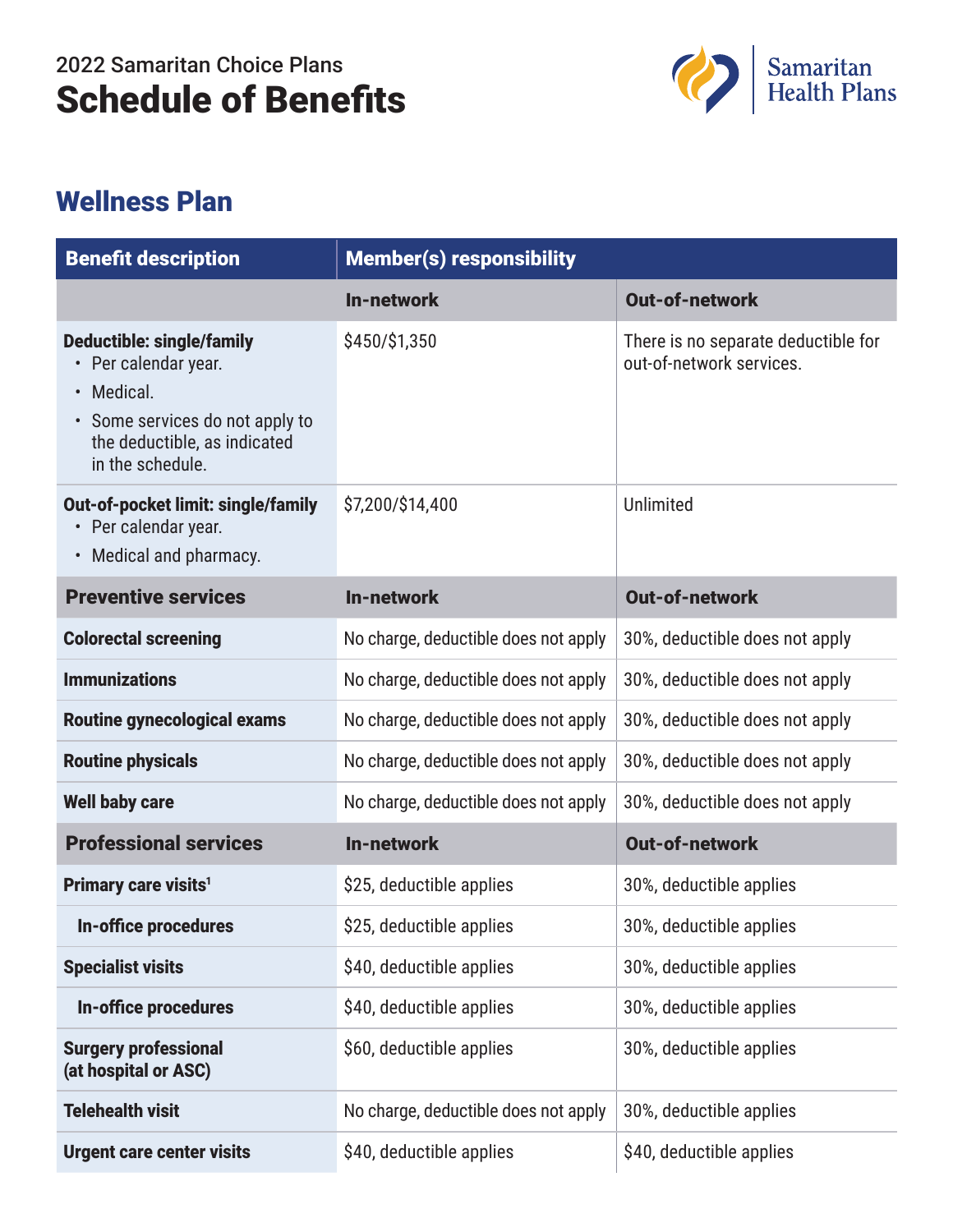| <b>Benefit description</b>                                                                                                                                            | <b>Member(s) responsibility</b>                                                  |                                              |
|-----------------------------------------------------------------------------------------------------------------------------------------------------------------------|----------------------------------------------------------------------------------|----------------------------------------------|
| <b>Care coordination services</b>                                                                                                                                     | In-network                                                                       | <b>Out-of-network</b>                        |
| <b>Office visit</b><br>For asthma, diabetes, congestive<br>heart failure (CHF), coronary artery<br>disease (CAD) and chronic obstructive<br>pulmonary disease (COPD). | No charge, deductible applies                                                    | 30% deductible applies                       |
| <b>Education services</b>                                                                                                                                             | <b>In-network</b>                                                                | <b>Out-of-network</b>                        |
| <b>Office visit for specified</b><br>education services                                                                                                               | No charge, deductible applies                                                    | 30% deductible applies                       |
| <b>Hospital/inpatient services</b>                                                                                                                                    | In-network                                                                       | <b>Out-of-network</b>                        |
| <b>Bariatric surgery<sup>2</sup></b>                                                                                                                                  | \$5,000, deductible does not apply<br>(does not apply<br>to out-of-pocket limit) | Not covered                                  |
| <b>Inpatient room and board</b><br>(SHS facility)                                                                                                                     | \$175/day, up to \$875 maximum<br>per stay, deductible applies                   | N/A                                          |
| <b>Inpatient room and board</b><br>(Non-SHS facility)                                                                                                                 | \$300/day, up to \$1,500 maximum<br>per stay, deductible applies                 | 30%, deductible applies                      |
| <b>Inpatient rehabilitative care</b><br>(SHS facility)                                                                                                                | \$175/day, up to \$875 maximum<br>per stay, deductible applies                   | N/A                                          |
| <b>Inpatient rehabilitative care</b><br>(Non-SHS facility)                                                                                                            | \$300/day, up to \$1,500 maximum<br>per stay, deductible applies                 | 30%, deductible applies                      |
| <b>Skilled nursing facility care</b>                                                                                                                                  | No charge, deductible applies                                                    | 30%, deductible applies                      |
| <b>Emergency services</b>                                                                                                                                             | <b>In-network</b>                                                                | <b>Out-of-network</b>                        |
| Ambulance, air                                                                                                                                                        | 30%, deductible applies                                                          | 30%, deductible applies                      |
| Ambulance, ground                                                                                                                                                     | 30% after \$100 copay,<br>deductible applies                                     | 30% after \$100 copay,<br>deductible applies |
| <b>Emergency department visits:</b><br>copay waived if admitted                                                                                                       | \$150, deductible applies                                                        | \$150, deductible applies                    |
| <b>Outpatient services</b>                                                                                                                                            | <b>In-network</b>                                                                | <b>Out-of-network</b>                        |
| <b>Outpatient surgery</b><br>(SHS designated facilities)                                                                                                              | \$150, deductible applies                                                        | N/A                                          |
| <b>Outpatient surgery</b><br>(Non-SHS facility)                                                                                                                       | \$250, deductible applies                                                        | 30%, deductible applies                      |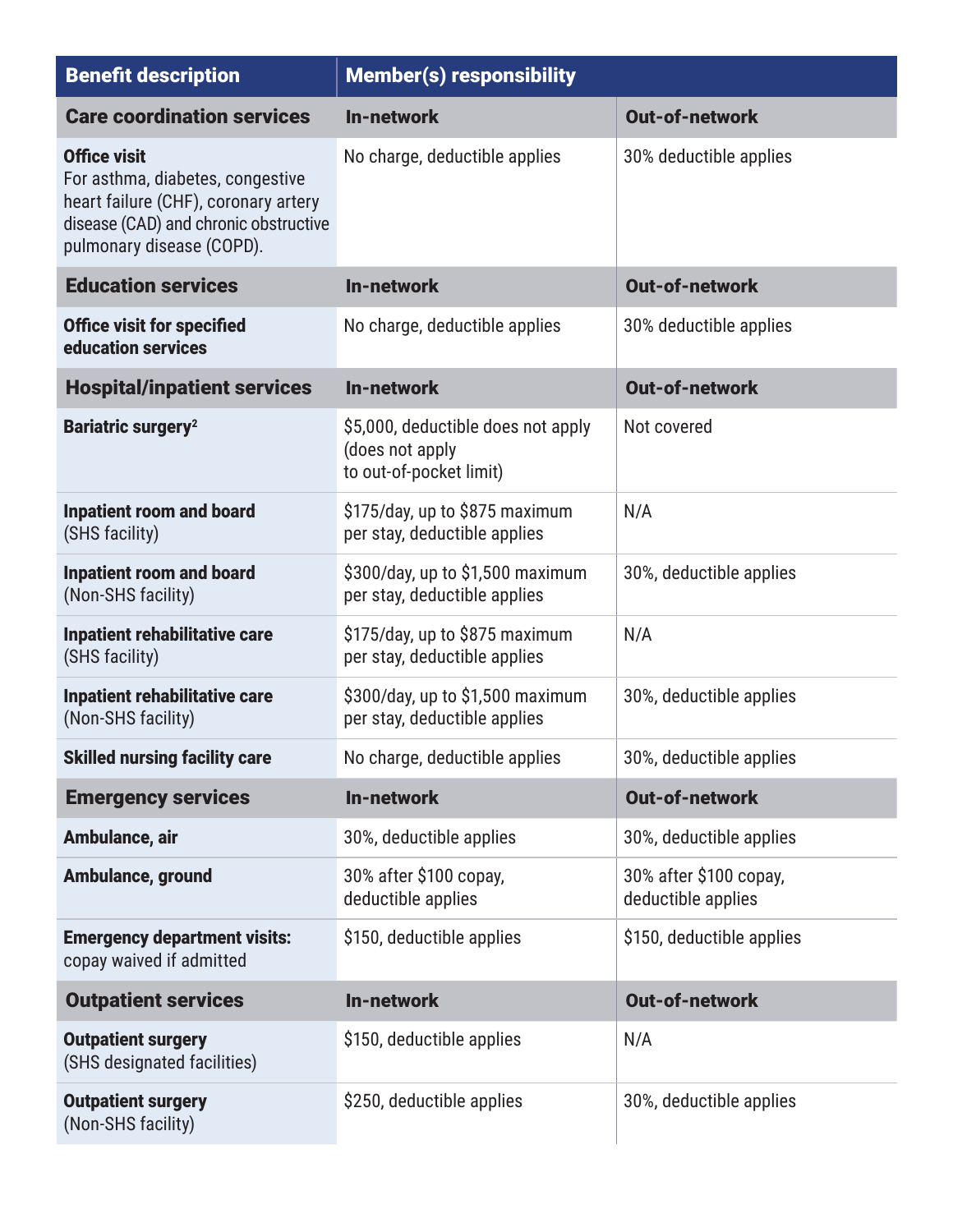| <b>Benefit description</b>                                                                                                      | <b>Member(s) responsibility</b>                                             |                                                                                |
|---------------------------------------------------------------------------------------------------------------------------------|-----------------------------------------------------------------------------|--------------------------------------------------------------------------------|
| Lab                                                                                                                             | No charge, deductible applies                                               | 30%, deductible applies                                                        |
| <b>Electrocardiogram (ECG/EKG)</b>                                                                                              | \$25, deductible applies                                                    | 30%, deductible applies                                                        |
| <b>Radiology</b>                                                                                                                | \$25, deductible applies                                                    | 30%, deductible applies                                                        |
| <b>Value-based services</b>                                                                                                     | <b>In-network</b>                                                           | <b>Out-of-network</b>                                                          |
| High-tech imaging services <sup>3,4</sup><br>(CT scans, MRIs and PET scans)                                                     | \$200, deductible does not apply<br>(does not apply to out-of-pocket limit) | 30%, deductible does not apply<br>(does not apply to<br>out-of-pocket maximum) |
| Specified surgical procedures <sup>3,4</sup><br>(Spine surgery for pain, arthroscopies,<br>shoulder surgery for osteoarthritis) | \$400, deductible does not apply<br>(does not apply to out-of-pocket limit) | 30%, deductible does not apply<br>(does not apply to out-of-pocket limit)      |
| <b>Substance use disorder</b>                                                                                                   | <b>In-network</b>                                                           | <b>Out-of-network</b>                                                          |
| <b>Office visits</b>                                                                                                            | \$40, deductible applies                                                    | 30%, deductible applies                                                        |
| <b>Inpatient care</b><br>(SHS facility)                                                                                         | \$175/day, up to \$875 maximum per<br>stay, deductible applies              | N/A                                                                            |
| <b>Inpatient care</b><br>(Non-SHS facility)                                                                                     | \$300/day, up to \$1,500 maximum<br>per stay, deductible applies            | 30%, deductible applies                                                        |
| <b>Outpatient intensive</b><br>services and programs<br>(including partial hospitalization<br>for substance use disorder)       | 30%, deductible applies                                                     | 30%, deductible applies                                                        |
| <b>Residential programs</b>                                                                                                     | 30%, deductible applies                                                     | 30%, deductible applies                                                        |
| <b>Mental health</b>                                                                                                            | In-network                                                                  | <b>Out-of-network</b>                                                          |
| <b>Office visits</b>                                                                                                            | \$25, deductible applies                                                    | 30%, deductible applies                                                        |
| <b>Inpatient care</b><br>(SHS facility)                                                                                         | \$175/day, up to \$875 maximum per<br>stay, deductible applies              | N/A                                                                            |
| <b>Inpatient care</b><br>(Non-SHS facility)                                                                                     | \$300/day, up to \$1,500 maximum<br>per stay, deductible applies            | 30%, deductible applies                                                        |
| <b>Partial hospitalization</b>                                                                                                  | 30%, deductible applies                                                     | 30%, deductible applies                                                        |
| <b>Residential programs</b>                                                                                                     | 30%, deductible applies                                                     | 30%, deductible applies                                                        |
| <b>Other services</b>                                                                                                           | In-network                                                                  | <b>Out-of-network</b>                                                          |
| <b>Acupuncture</b>                                                                                                              | \$35, deductible applies                                                    | 35%, deductible applies                                                        |
| Chiropractic <sup>5</sup>                                                                                                       | \$25, deductible applies<br>(covered up to \$850/year)                      | 30%, deductible applies<br>(covered up to \$850/year)                          |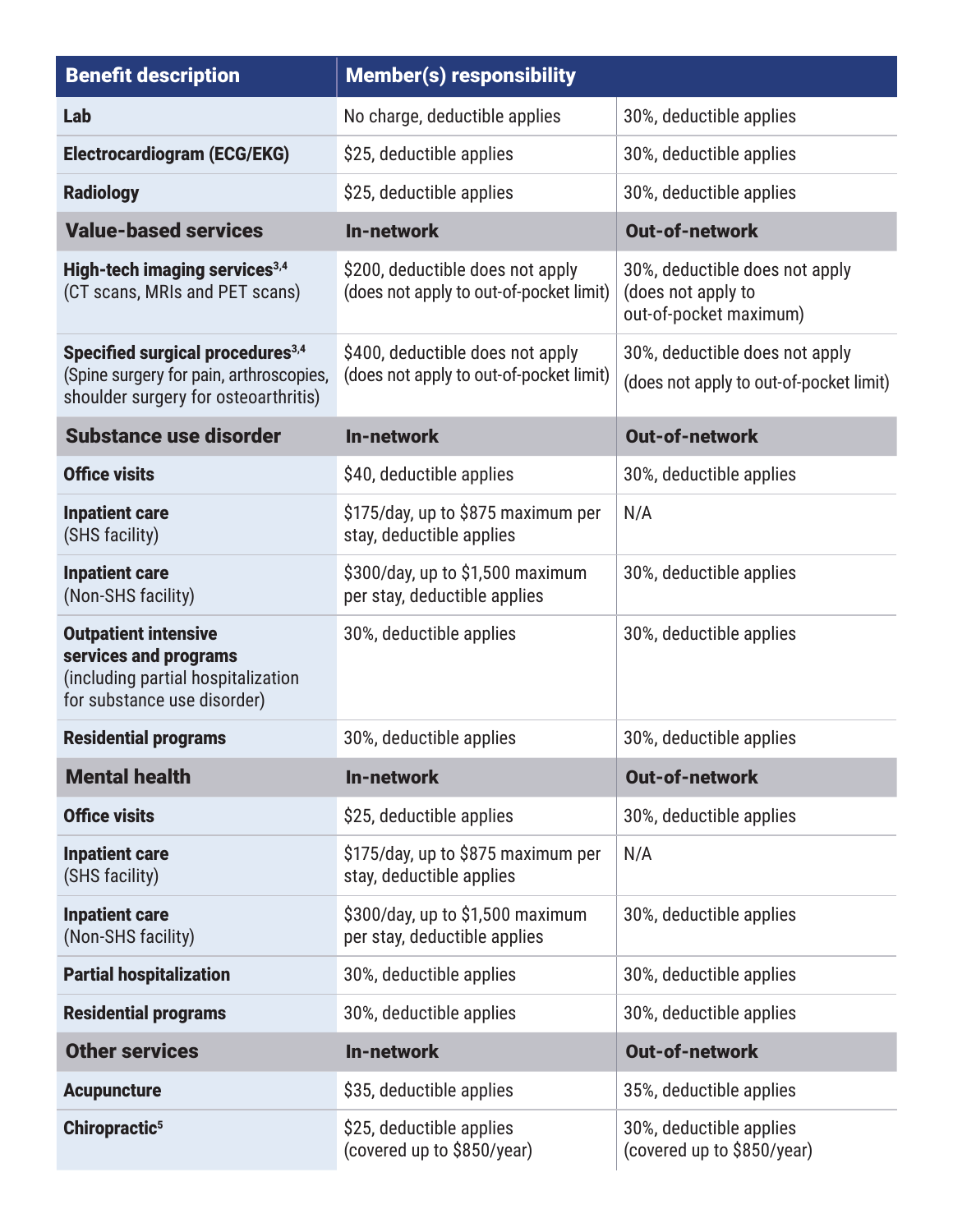| <b>Benefit description</b>                                                                                     | <b>Member(s) responsibility</b>                                                                           |                                                                                                 |
|----------------------------------------------------------------------------------------------------------------|-----------------------------------------------------------------------------------------------------------|-------------------------------------------------------------------------------------------------|
| <b>Allergy injections (most)<sup>6</sup></b>                                                                   | \$15, deductible applies                                                                                  | 30%, deductible applies                                                                         |
| <b>Injectables and other drugs</b><br>administered in the office<br>(other than oral medications) <sup>6</sup> | 20%, deductible applies                                                                                   | 20%, deductible applies                                                                         |
| Continuous glucose monitors7                                                                                   | No charge, deductible applies                                                                             | 50%, deductible applies                                                                         |
| <b>Durable medical equipment (DME),</b><br>prosthetics, orthotics and<br>medical supplies                      | 30%, deductible applies                                                                                   | 50%, deductible applies                                                                         |
| <b>Hearing aids</b>                                                                                            | Covered up to \$1,000/year,<br>deductible applies<br>No limit for children ages<br>20 and under           | Covered up to \$1,000/year,<br>deductible applies<br>No limit for children ages<br>20 and under |
| <b>Home health care</b>                                                                                        | \$30, deductible applies                                                                                  | 30%, deductible applies                                                                         |
| <b>Hospice</b>                                                                                                 | No charge, deductible applies                                                                             | 30%, deductible applies                                                                         |
| <b>Occupational therapy</b>                                                                                    | \$35, deductible applies                                                                                  | 30%, deductible applies                                                                         |
| <b>Physical therapy</b><br>(SHS physical therapy providers)                                                    | \$30, deductible applies                                                                                  | N/A                                                                                             |
| <b>Physical therapy</b><br>(Non-SHS physical therapy providers)                                                | \$35, deductible applies                                                                                  | 30%, deductible applies                                                                         |
| <b>Speech therapy</b>                                                                                          | \$35, deductible applies                                                                                  | 30%, deductible applies                                                                         |
| <b>Panniculectomy<sup>8</sup></b>                                                                              | 50%, deductible does not apply<br>(does not apply<br>to out-of-pocket limit)                              | Not covered                                                                                     |
| <b>Pharmacy</b>                                                                                                | In-network                                                                                                | <b>Out-of-network</b>                                                                           |
| <b>Tier 1: Preventive</b>                                                                                      | 1-90 day supply:<br>No charge, deductible does not apply                                                  | Not covered                                                                                     |
| <b>Tier 2: Low-cost therapeutic</b>                                                                            | 1-34 day supply:<br>\$3, deductible does not apply<br>35-60 day supply:<br>\$6, deductible does not apply | Not covered                                                                                     |
|                                                                                                                | 61-90 day supply:<br>\$9, deductible does not apply                                                       |                                                                                                 |